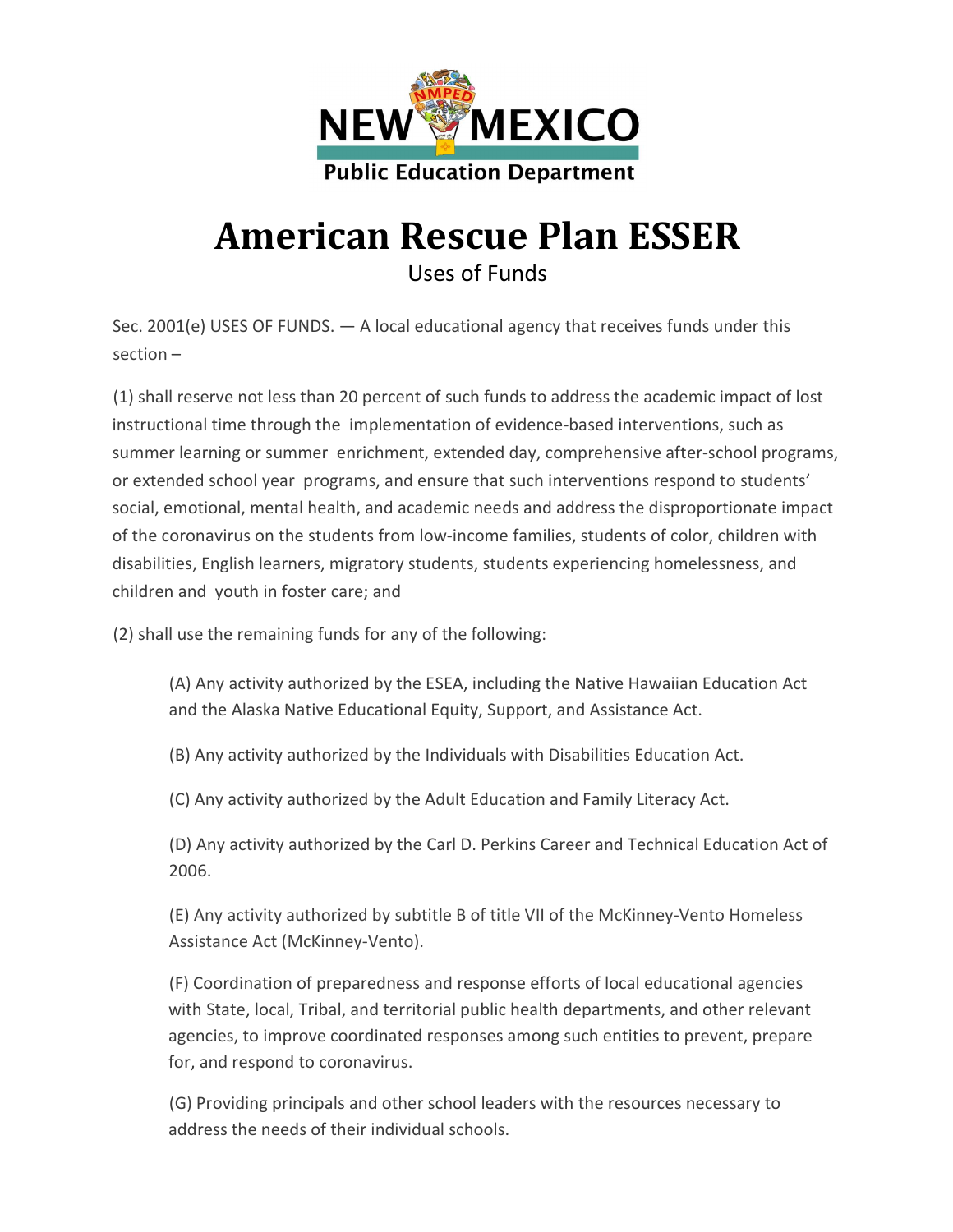(H) Activities to address the unique needs of low-income children or students, children with disabilities, English learners, racial and ethnic minorities, students experiencing homelessness, and foster care youth, including how outreach and service delivery will meet the needs of each population.

(I) Developing and implementing procedures and systems to improve the preparedness and response efforts of local educational agencies.

(J) Training and professional development for staff of the local educational agency on sanitation and minimizing the spread of infectious diseases.

(K) Purchasing supplies to sanitize and clean the facilities of a local educational agency, including buildings operated by such agency.

(L) Planning for, coordinating, and implementing activities during long-term closures, including providing meals to eligible students, providing technology for online learning to all students, providing guidance for carrying out requirements under the Individuals with Disabilities Education Act and ensuring other educational services can continue to be provided consistent with all Federal, State, and local requirements.

(M) Purchasing educational technology (including hardware, software, and connectivity) for students who are served by the local educational agency that aids in regular and substantive educational interaction between students and their classroom instructors, including low- income students and children with disabilities, which may include assistive technology or adaptive equipment.

(N) Providing mental health services and supports, including through the implementation of evidence-based full-service community schools.

(O) Planning and implementing activities related to summer learning and supplemental afterschool programs, including providing class-room instruction or online learning during the summer months and addressing the needs of low- income students, children with disabilities, English learners, migrant students, students experiencing homelessness, and children in foster care.

(P) Addressing the academic impact of lost instructional time among local educational agency's students, including low-income students, students with disabilities, English learners, racial and ethnic minorities, students experiencing homelessness, and children and youth in foster care, including by—

(i) administering and using high-quality assessments that are valid and reliable, to accurately assess students' academic progress and assist educators in meeting students' academic needs, including through differentiating instruction;